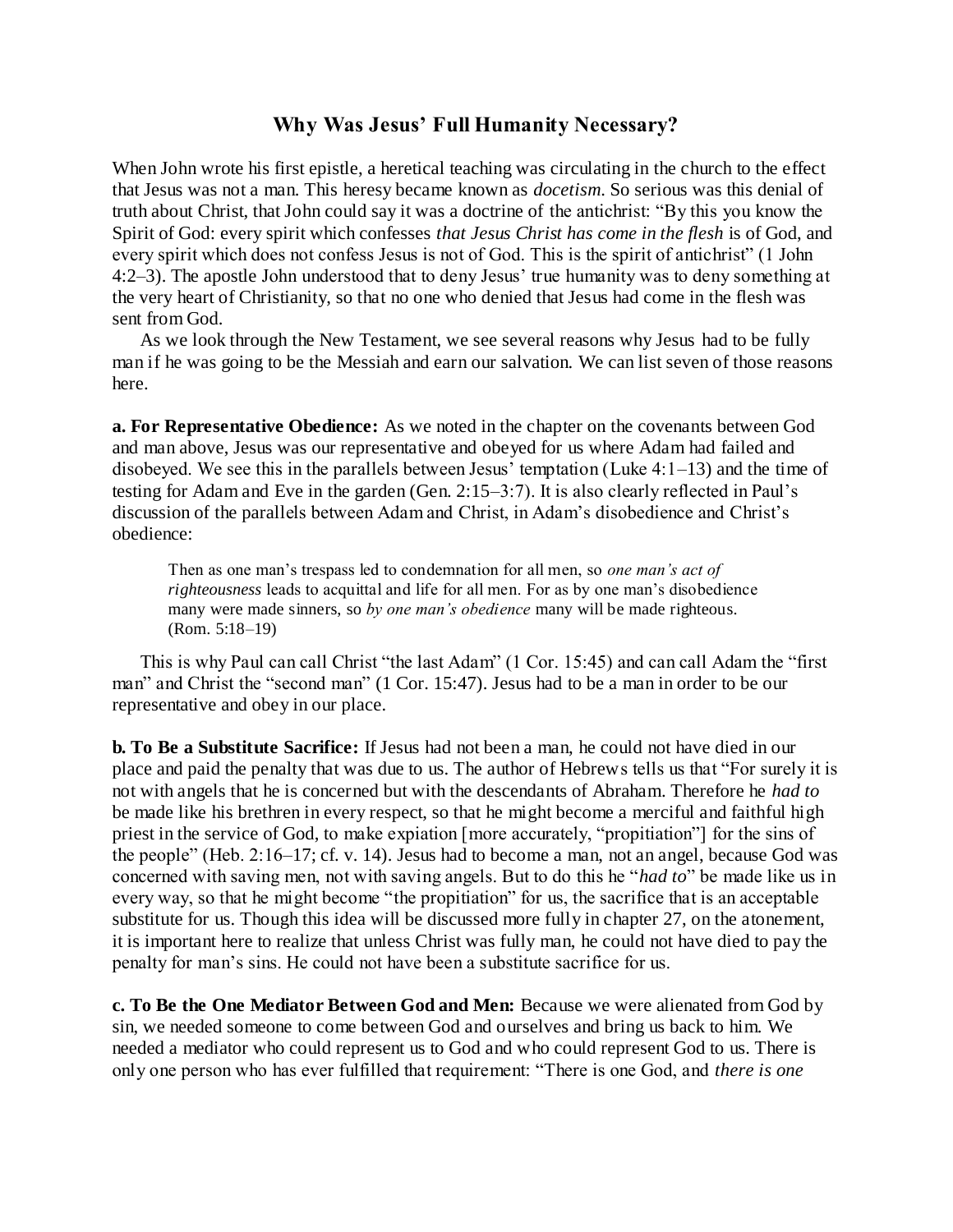*mediator* between God and men, the man Christ Jesus" (1 Tim. 2:5). In order to fulfill this role of mediator, Jesus had to be fully man as well as fully God.

**d. To Fulfill God's Original Purpose for Man to Rule Over Creation:** As we saw in the discussion of the purpose for which God created man, God put mankind on the earth to subdue it and rule over it as God's representatives. But man did not fulfill that purpose, for he instead fell into sin. The author of Hebrews realizes that God intended everything to be in subjection to man, but he admits, "As it is, we do not yet see everything in subjection to him" (Heb. 2:8). Then when Jesus came as a man, he was able to obey God and thereby have the right to rule over creation *as a man* thus fulfilling God's original purpose in putting man on the earth. Hebrews recognizes this when it says that now "we see Jesus" in the place of authority over the universe, "crowned with glory and honor" (Heb. 2:9; cf. the same phrase in v. 7). Jesus in fact has been given "all authority in heaven and on earth" (Matt. 28:18), and God has "put all things under his feet and has made him the head over all things for the church" (Eph. 1:22). Indeed, we shall someday reign with him on his throne (Rev. 3:21) and experience, in subjection to Christ our Lord, the fulfillment of God's purpose that we reign over the earth (cf. Luke 19:17, 19: 1 Cor. 6:3). Jesus had to be a man in order to fulfill God's original purpose that man rule over his creation.

**e. To Be Our Example and Pattern in Life:** John tells us, "He who says he abides in him ought to walk *in the same way in which he walked*" (1 John 2:6), and reminds us that "when he appears we shall be like him," and that this hope of future conformity to Christ's character even now gives increasing moral purity to our lives (1 John 3:2–3). Paul tells us that we are continually being "changed into his likeness" (2 Cor. 3:18), thus moving toward the goal for which God saved us, that we might "be conformed to the image of his Son" (Rom. 8:29). Peter tells us that especially in suffering we have to consider Christ's example: "Christ also suffered for you, *leaving you an example* that you should follow in his steps" (1 Peter 2:21). Throughout our Christian life, we are to run the race set before us "looking to Jesus the pioneer and perfecter of our faith" (Heb. 12:2). If we become discouraged by the hostility and opposition of sinners, we are to "consider him who endured from sinners such hostility against himself" (Heb. 12:3). Jesus is also our example in death. Paul's goal is to become "*like him* in his death" (Phil. 3:10; cf. Acts 7:60; 1 Peter 3:17–18 with 4:1). Our goal should be to be like Christ all our days, up to the point of death, and to die with unfailing obedience to God, with strong trust in him, and with love and forgiveness to others. Jesus had to become a man like us in order to live as our example and pattern in life.

**f. To Be the Pattern for Our Redeemed Bodies:** Paul tells us that when Jesus rose from the dead he rose in a new body that was "imperishable … raised in glory … raised in power … raised a spiritual body" (1 Cor. 15:42–44). This new resurrection body that Jesus had when he rose from the dead is the pattern for what our bodies will be like when we are raised from the dead, because Christ is "the first fruits" (1 Cor. 15:23)—an agricultural metaphor that likens Christ to the first sample of the harvest, showing what the other fruit from that harvest would be like. We now have a physical body like Adam's, but we will have one like Christ's: "Just as we have borne the image of the man of dust, we shall also bear the image of the man of heaven" (1 Cor. 15:49). Jesus had to be raised as a man in order to be the "first-born from the dead" (Col. 1:18), the pattern for the bodies that we would later have.